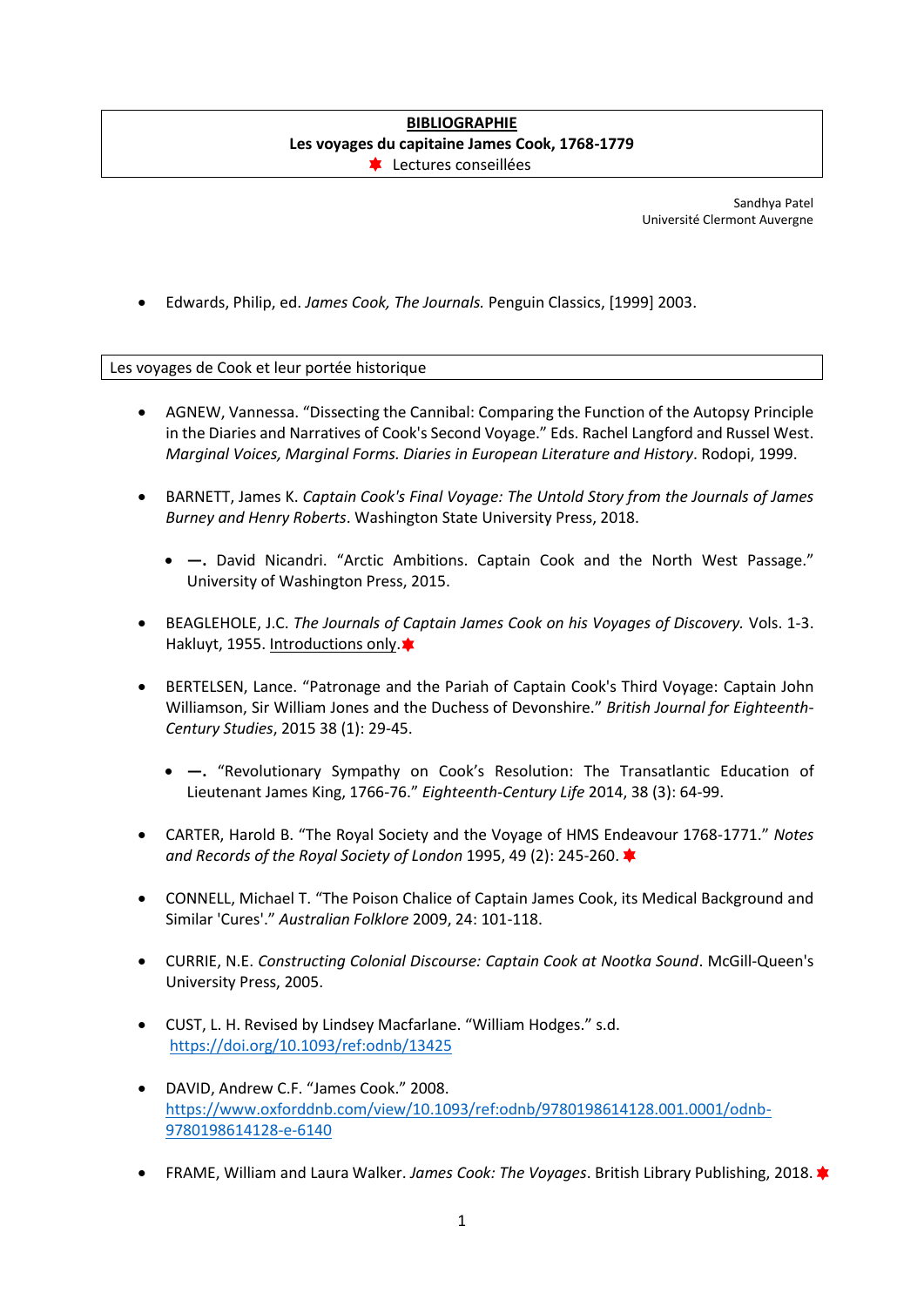- **—.** *The first voyage of James Cook*. s.d. <https://www.bl.uk/the-voyages-of-captainjames-cook/articles/the-first-voyage-of-james-cook>.
- *—. The second voyage of James Cook*. s.d. [https://www.bl.uk/the-voyages-of-captain](https://www.bl.uk/the-voyages-of-captain-james-cook/articles/the-second-voyage-of-james-cook)[james-cook/articles/the-second-voyage-of-james-cook](https://www.bl.uk/the-voyages-of-captain-james-cook/articles/the-second-voyage-of-james-cook)
- *—. The third voyage of James Cook*. s.d. [https://www.bl.uk/the-voyages-of-captain](https://www.bl.uk/the-voyages-of-captain-james-cook/articles/the-third-voyage-of-james-cook)[james-cook/articles/the-third-voyage-of-james-cook](https://www.bl.uk/the-voyages-of-captain-james-cook/articles/the-third-voyage-of-james-cook)
- GASCOIGNE, John. "Joseph Banks, baronet, naturalist and patron of science." 2004. <https://doi.org/10.1093/ref:odnb/1300>.
- HOWAY, F.W. "Authorship of the Anonymous Account of Captain Cook's Last Voyage." *The Washington Historical Quarterly* 1921 12: 51-58.
- KAEPPLER, Adrienne. *James Cook and the Exploration of the Pacific.* Thames & Hudson, 2009.
- KING, James and O.H.K. Spate. "Splicing the Log at Kealakekua Bay: James King's Sleight-of-Hand." *Journal of Pacific History* 1984, 19 (2): 117-120.
- MACARTHUR, Antonia. *His Majesty's Bark Endeavour: The Story of the Ship and her People*. Angus & Robertson, 1997.
- MACLAREN, I. S. "Exploration/Travel Literature and the Evolution of the Author." *International Journal of Canadian Studies* 1992, 5: 39-69.
- MASSIANI, Jean-Stéphane. *Les Journaux de James Cook: du parcours au discours*. Presses Universitaires de Provence, 2015.
	- —. « Cook, les Instructions officielles de l'Amirauté et les recommandations de la Royal Society. » *E-rea* 2014. <https://journals.openedition.org/erea/3785#quotation>.
- McLYNN, Frank. *Captain Cook: Master of the Seas*. Yale University Press, 2011.
- MEANEY, S. Edmond. "The Congress Captain Cook Falsehood." *The Washington Historical Quarterly* 1929: 137-141.
- MITCHELL, T.C. *Captain Cook and the South Pacific*. Australian National University Press, 1979. Livre en ligne.
- O'SULLIVAN, Daniel. *In Search of Captain Cook: Exploring the Man Through His Own Words*. Tauris Press, 2008.
- PATEL, Sandhya. "Presentations and Representations of Contact. James Cook and Joseph Banks at Tahiti. The Endeavour Voyage 1768-1771." *Journal de la Société des Océanistes* 2013, 136-137: 285-294.
	- —. « James Cook et la représentation de la femme o taheitienne. » *Bulletin de la Société des Études Océaniennes* 1998, 279/280 : 78-105.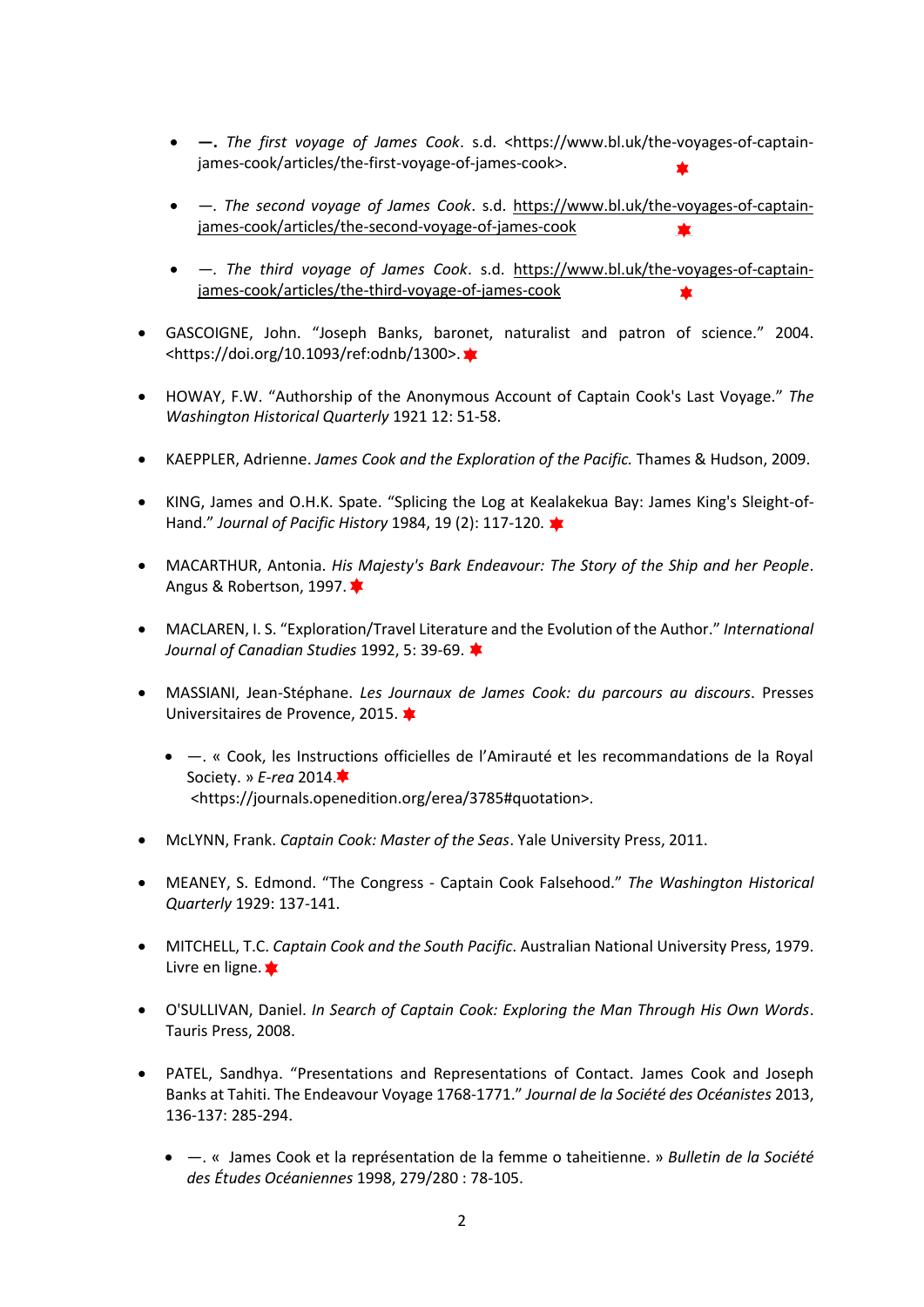- —. « À la recherche du temps: la représentation de l'Antarctique lors du second voyage du capitaine Cook (1772-1775) ». Ed. Sophie Chiari. *Écritures du désastre. Les catastrophes naturelles dans l'Angleterre de la première modernité.* Presses Universitaires Blaise Pascal. In press.
- PEARSON, W.H. "Hawkesworth's alterations." Journal of Pacific History 1972, 1 (2): 45-72.
- PERCY, Carol. "In the Margins: Dr. Hawkesworth's Editorial Emendations to the Language of Captain Cook's Voyages." *English Studies* 1996, 6: 549-78.
- REGARD, Frédéric, ed. *British Narratives of Exploration: Case Studies on the Self and Other.* Routledge, 2009. Introduction and chapters 7 and 8.
- ROBSON, John, ed. *The Captain Cook Encyclopaedia*. Chatham Publishing, 2004.
	- —. *Captain Cook's War and Peace: The Royal Navy Years, 1755–1768*. Naval Institute Press,  $2009.$
- STERN, Harry. L. "Polar maps: Captain Cook and the Earliest Charts of the Ice Edge in the Chukchi Sea." *Polar Geography* 2016, 39 (4): 220-227.
- THELL, Anne. *Minds in Motion: Imagining Empiricism in Eighteenth-Century British Travel Literature.* Bucknell University Press, 2017. Chapter 4.
- THOMAS, Nicholas. *Discoveries: The Voyages of Captain Cook*. 3rd ed. Penguin, 2018.
	- —. *The Extraordinary Voyages of Captain James Cook*. Walker, 2004.
	- —. *The Voyages of James Cook*. A keynote lecture by Professor Nicholas Thomas <https://www.bl.uk/events/nicholas-thomas-the-voyages-of-james-cook>
	- —. Vanessa Smith and Jonathon Lamb, eds. *Exploration and Exchange: A South Seas Anthology, 1680-1900*. University of Chicago Press, 2000. Chapters 7, 8 and 9.
- TREGONNING, Ken. "Alexander Dalrymple—The Man Whom Cook Replaced." The Australian Quarterly 1951, 23 (3): 54-63.
- WILLIAMS, Glyn. *Arctic Labyrinth: The Quest for the Northwest Passage*. University of California Press, 2010. Chapter 8.
	- —. *Voyages of Delusion: The Quest for the Northwest Passage*. Yale University Press, 2003.
- WITHEY, Lynne. *Voyages of Discovery: Captain Cook and the Exploration of the Pacific*. William Morrow, 1987.

Contacts avec les peuples du Pacifique

• BALME, Christopher B. "Sexual Spectacles: Theatricality and the Performance of Sex in Early Encounters in the Pacific." *TDR* 2000, 44 (4): 67-85.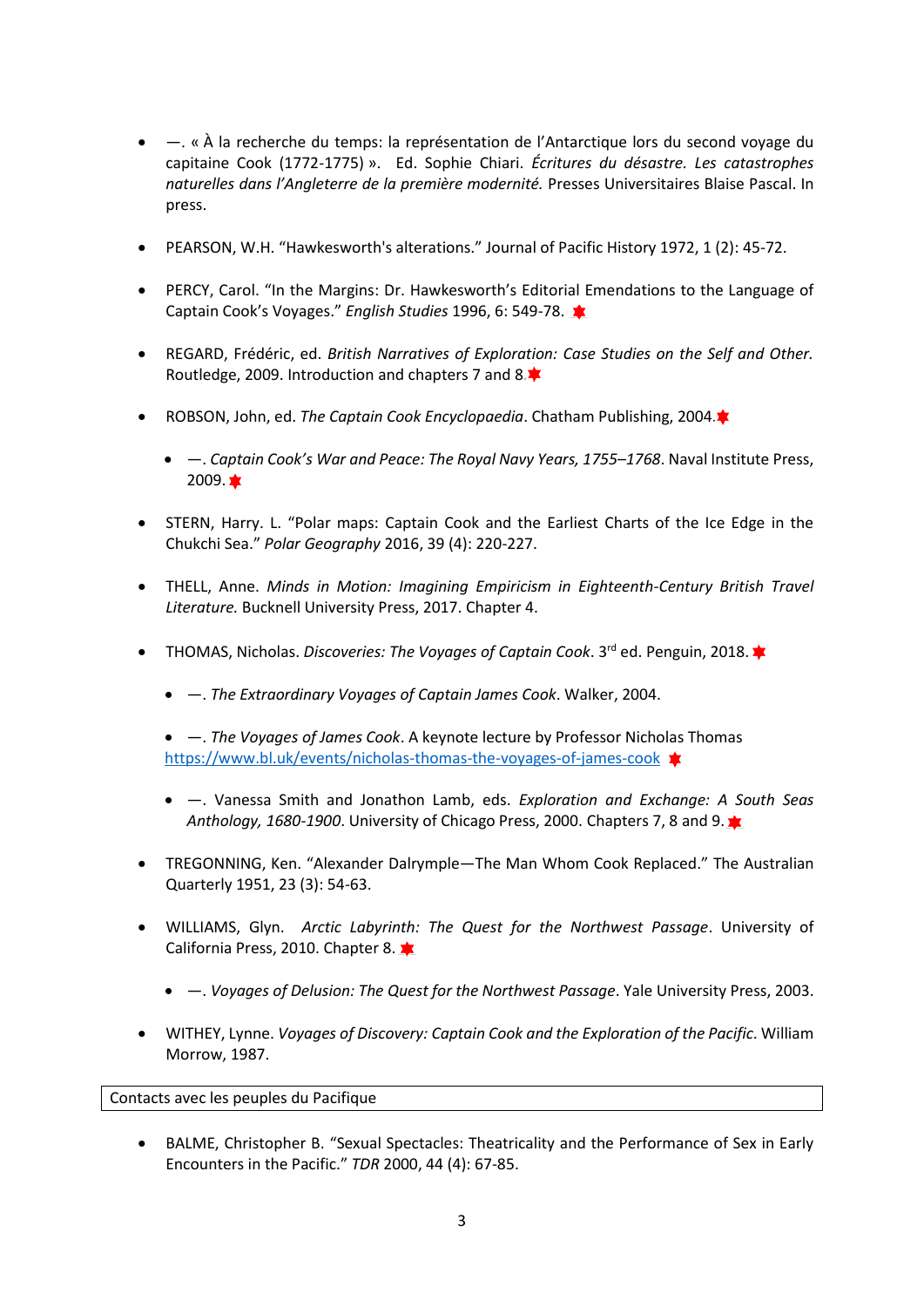- DAUNTON, Martin and Rick Halpern, eds. *Empire and Others: British Encounters with Indigenous Peoples, 1600–1850*. UCL Press, 1999.
- CALDER, Alex, Jonathan Lamb and Bridget Orr, eds. *Voyages and Beaches: Pacific Encounters, 1769–1840*. University of Hawaii Press, 1999. Chapters 1, 2, 6, 7 and 9.
- ECKSTEIN, Lars and Anja Schwarz. "The Making of Tupaia's Map: A Story of the Extent and Mastery of Polynesian Navigation. Competing Systems of Wayfinding on James Cook's Endeavour and the Invention of an Ingenious Cartographic System." *The Journal of Pacific History* 2019, 54 (1): 1-95. [https://www.tandfonline.com/doi/full/10.1080/00223344.2018.1512369.](https://www.tandfonline.com/doi/full/10.1080/00223344.2018.1512369)
- JOLLY, Margaret, Serge Tcherkézoff and Darrell Tryon, eds. *Oceanic Encounters: Exchange, Desire, Violence*. ANU E Press, 2011. <https://www.oapen.org/download?type=document&docid=459397>.
- NUGENT, Maria Louise. "'To try to form some Connections with the Natives': Encounters between Captain Cook and Indigenous People at Botany Bay in 1770." *History Compass* 2008, 6 (2): 469-487.  $\bullet$
- PATEL, Sandhya, ed. *Contact in Context*. Cambridge Scholars Press, 2013. Chapter 2.
- SALMOND, Anne. *The Trial of the Cannibal Dog: The Remarkable Story of Captain Cook's Encounters in the South Seas*. Yale University Press, 2003. Introduction, chapters 2, 3, 9, 14, 17 and the conclusion.
	- *—. Two Worlds: First Meetings between Maori and Europeans, 1642–1772*. University of Hawaii Press, 1991.

Les Lumières et les aspects scientifiques, technologiques et culturels

- BALLANTYNE, Tony. *Science, Empire and the European Exploration of the Pacific*. Routledge, 2004. Chapters 1, 4, 6 and 7. <sup>★</sup>
- BLACKSTONE, William. « Of Property. » *Commentaries on the Laws of England* (Vol. 2). Clarendon Press, 1765-69. 4 vols.
- BRAUN, Juliane. "'Strange beasts of the sea': Captain Cook, the sea otter and the creation of a transoceanic American empire." *Atlantic Studies* 2018, 2: 38-55.
- CAREY, Daniel, ed. *The Postcolonial Enlightenment: Eighteenth-Century Colonialism and Postcolonial Theory*. Oxford Universty Press, 2013.
- CHUCKWUDI, Eze. *Race and the Enlightenment: A Reader*. Blackwell Publishing, 1997.
- COOTE, Jeremy, ed. "Cook-Voyage Collections of 'Artificial Curiosities' in Britain and Ireland, 1771-2015." Occasional paper 5. Museum Ethnographers Group, 2015.
- CHARRON, Annie, Thierry Claerr and François Moureau. *Le livre maritime au siècle des Lumières: Edition et diffusion des connaissances maritimes (1750-1850)*. PU Paris Sorbonne, 2004.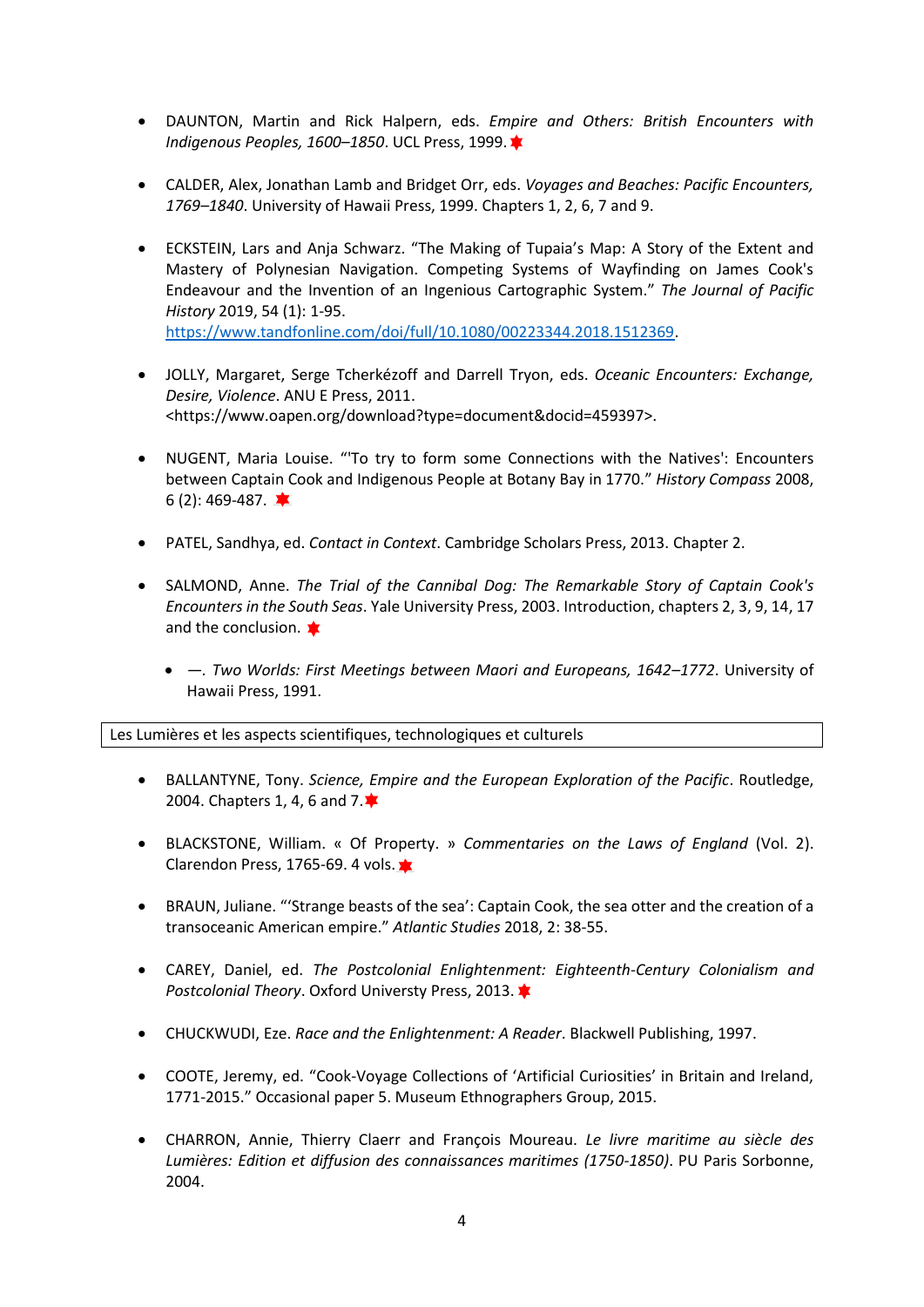- CONNAUGHTON, Richard. *Omai. The Prince Who Never Was*. Timewell Press, 2005.
- DESMARAIS, Marc-André. « De Polynésie à l'Europe des Lumières. Représentation raciale d'Aotourou et d'Omai en Europe 1769-1776. » *Cahiers d'histoire* Automne 2016, 33 (2) : 15–  $43.$
- DE VATTEL, Emmerich. *The Law of Nations*. Printed for J. Newberry, J. Richardson, S. Crowder, T. Caslon, T. Longman, B. Law, J. Fuller, J. Coote, and G. Kearsley, 1760 (1758). Chapter XVIII. \*
- ELLINGSON, Ter. *The Myth of the Noble Savage*. University of California Press, 2001. $\blacktriangleright$
- FISHER, Robin. *Science in the Service of Empire: Joseph Banks, the British State and the Uses of Science in the Age of Revolution*. Cambridge University Press, 2011.
- FOGG, G.E. "The Royal Society and the South Seas." *Notes and Records of the Royal Society of London* 2001: 81-103.
- FROST, A. "Science for Political Purposes: European Explorations of the Pacific Ocean." *Nature in its Greatest Extent. Western Science in the Pacific*. Eds. R. Rehbock and P.F MacLeod. University of Hawaii Press, 1988.
- GASCOIGNE, John. *Joseph Banks and the English Enlightenment*. Cambridge University Press, 2003.
- GUEST, Harriet. *Empire, Barbarism, and Civilisation. Captain Cook, William Hodges and the Return to the Pacific*. Cambridge University Press, 2015.
- HAYCOX, Stephen, James Barnett and Caedmon Liburd, eds. *Enlightenment and Exploration in the North Pacific 1741–1805*. University of Washington Press, 1997.
- ILIFFE, Rob. "Science and Voyages of Discovery." Ed. Roy Porter. *Cambridge History of Science*. *Eighteenth-Century Science* (Vol. 4). Cambridge University Press, 2008.
- IRVING, David. "The Pacific in the Minds and Music of Enlightenment Europe." *Eighteenth-Century Music* 2005, 2 (2): 205-229.
- JOHNSTONE, Anna. "Exhibiting the Enlightenment: Joseph Banks's Florilegium and Colonial Knowledge Production." *The Journal of Australian Studies* 2019, 43 (1): 118-132.
- KAPIL, Raj. "18th‐Century Pacific Voyages of Discovery, "Big Science", and the Shaping of an European Scientific and Technological Culture." *History and Technology* 2000, 17(2): 79-98.
- LAMB, Jonathon. *Scurvy: The Disease of Discovery*. Princeton University Press, 2016.
- LINCOLN, Margarette, ed. *Science and Exploration in the Pacific: European Voyages to the Southern Oceans in the Eighteenth Century*. Boydell Press, 1998.
- MARKLEY, Robert. "The Eighteenth-Century Novel and the Pacific." Eds. Robert L. Caserio. and Clement Hawes. *The Cambridge History of the English Novel*. Cambridge University Press, 2012.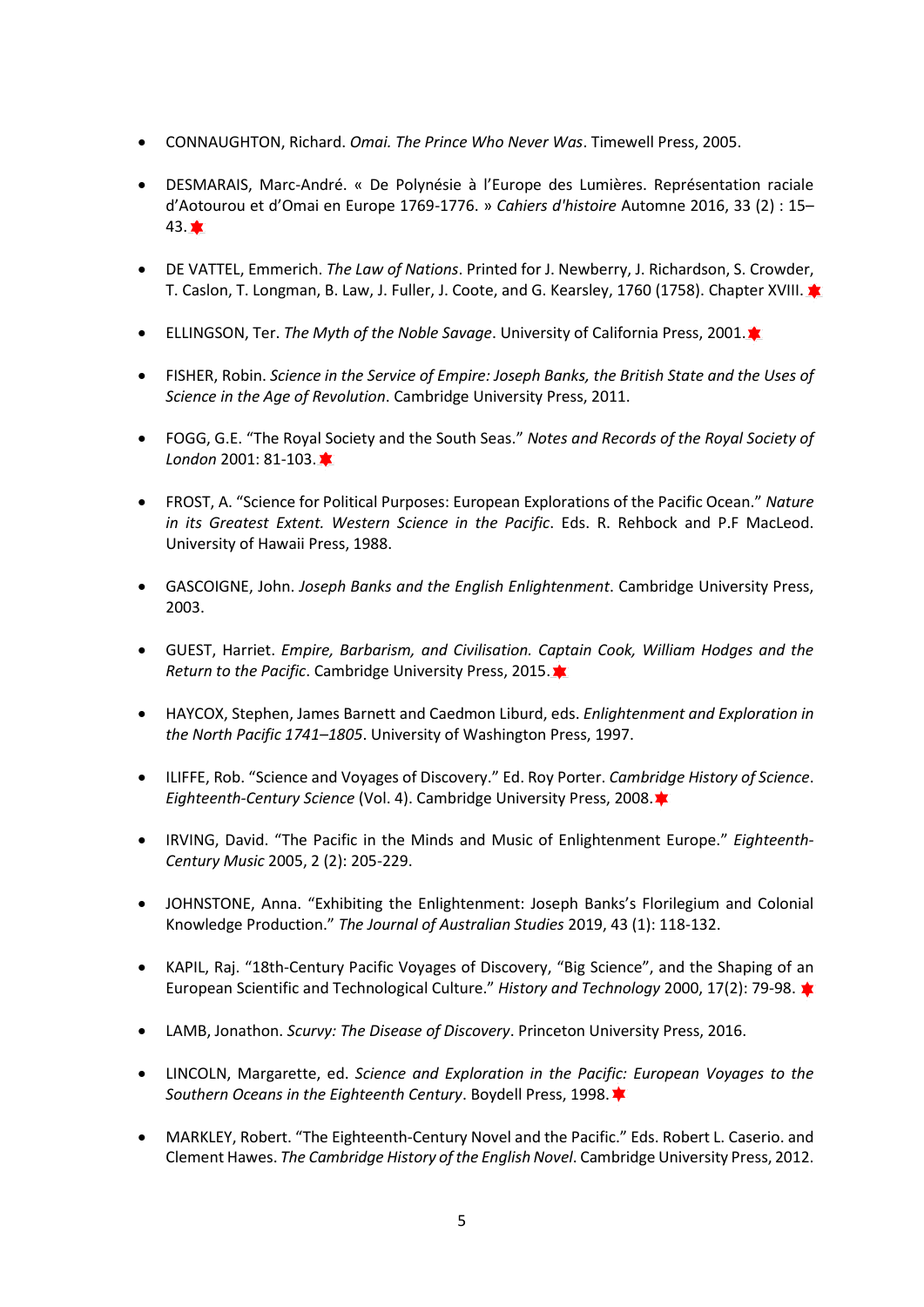- MARTIN, Alison and Susan Pickford. *Travel Narratives in Translation, 1750-1830. Nationalism, Ideology, Gender*. Routledge, 2012.
- MARZLUF, Phillip P. "Originating Difference in Rhetorical Theory: Lord Monboddo's Obsession with Language Origins Theory." *Rhetoric Society Quarterly* 2008: 385-407.
- OBEYESEKERE, Gananath. *Cannibal Talk: The Man‐Eating Myth and Human Sacrifice in the South Seas*. University of California Press, 2005.
- ORCHISTON, Wayne. "Cook, Green, Maskelyne and the 1769 Transit of Venus: The Legacy of the Tahitian Observations." *Journal of Astronomical History and Heritage* 2017, 20 (1): 35-68.
- RIGBY, Nigel, Pieter Van der Merwe and Glyn Williams. *Pacific Exploration: Voyages of Discovery from Captain Cook's Endeavour to the Beagle*. Adlard Coles Nautical, 2018. Introduction and chapters 1 and 2.<sup> $\blacklozenge$ </sup>
- SOBEL, Dava. *Longitude: The True Story of a Lone Genius Who Solved the Greatest Scientific Problem of His Time*. Penguin, 1995.
- SORRENSON, Richard. "The Ship as a Scientific Instrument in the Eighteenth Century." *Science in the Field* 1996: 221-236.
- VANEK, Morgan. "The Uses of Travel: Science, Empire and Change in 18th-Century Travel Writing." Literature Compass 2015, 12 (11): 555–564.
- WITHERS, Charles J. *Placing the Enlightenment*. *Thinking Geographically About The Age Of Reason*. University of Chicago Press, 2007.
	- —. "Geography, Natural History and the Eighteenth-Century Enlightenment: Putting the World in Place." *History Workshop Journal* 1995, 39: 139-163.

Empire, commerce et société

- BANNER, Stuart. *Possessing the Pacific. Land, Settlers, and Indigenous People from Australia to Alaska*. Harvard University Press, 2007.
- BUCHAN, Bruce. "Scottish Medical Ethnography: Colonial Travel, Stadial Theory and the Natural History of Race. c. 1770-1805." *Modern Intellectual History* 2019, 1: 1-31.
- BAUGH, Daniel. *The Global Seven Years War, 1754–1763: Britain and France in a Great Power Contest*. Harlow Longman, 2011
	- —. "Maritime Strength and Atlantic Commerce: The Uses of 'a Grand Marine Empire." Ed. Laurence Stone. *An Imperial State at War: Britain from 1689 to 1815*. Routledge, 1994.
- BORCH, Merete. "Rethinking the origins of terra nullius." *Australian Historical Studies* 2001, 32 (117): 222-239.
- CONWAY, Stephen. "Empire, Europe and British Naval Power." Ed. David Cannadine. *Empire, the Sea and Global History: Britain's Maritime World*. Palgrave Macmillan, 2007.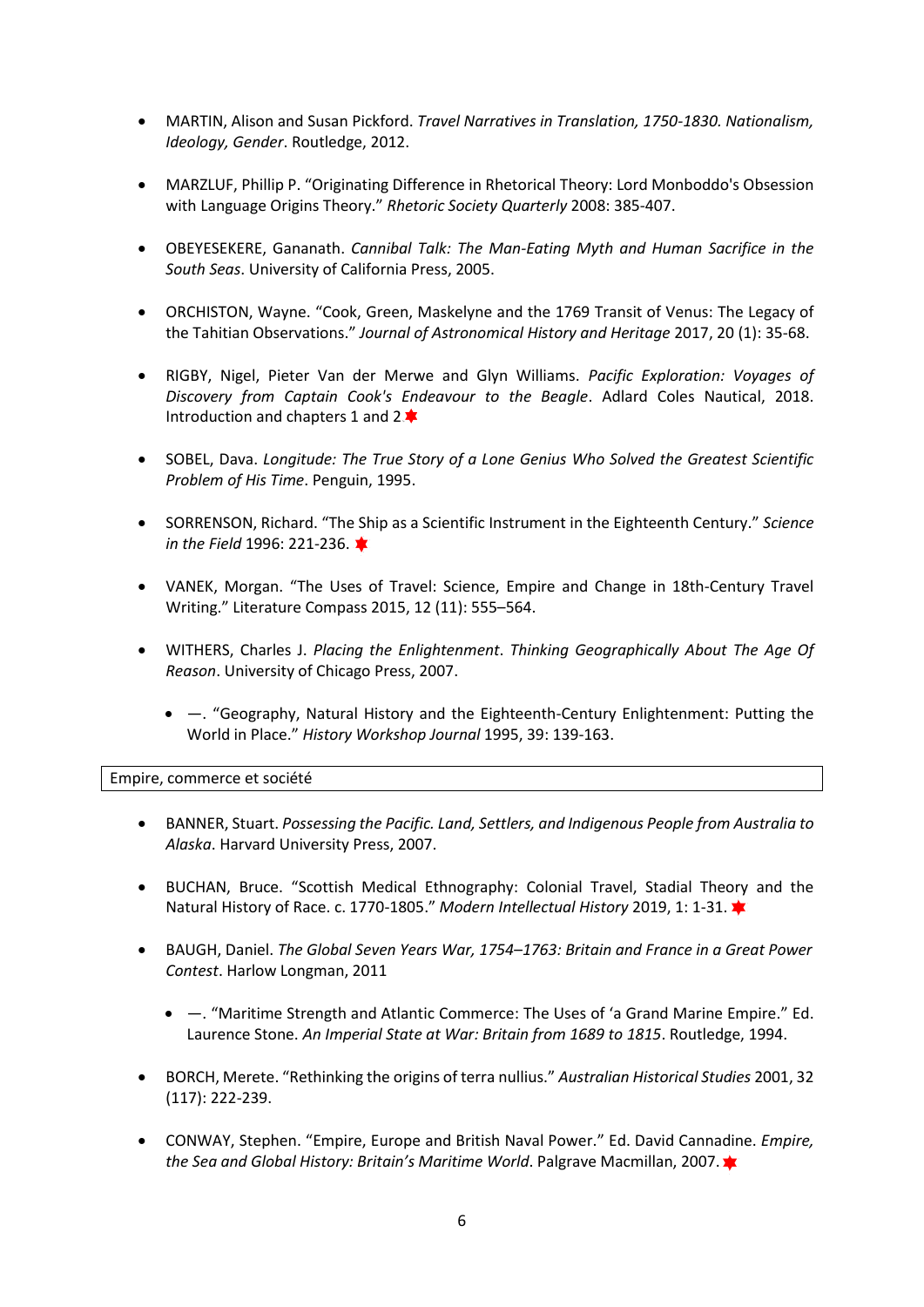- EDMONDS, H.M.W. "Letters to Editor. Instructions issued by France and the United States Concerning Protection of Cook's Third Expedition, Returning to England." 1918.
- HARRIS, Cole. "How Did Colonialism Dispossess? Comments from an Edge of Empire." *Annals of the Association of American Geographers* 2004, 94 (1): 165-182.
- HOWSE, Derek, ed. *Background to Discovery: Pacific Exploration from Dampier to Cook*. Prod. 1982-2004 UC Press E-Books Collection. Berkely, Los Angeles, Oxford: University of California Press, 1990. <http://ark.cdlib.org/ark:/13030/ft3489n8kn/>.
- DRIVER, Felix. *Geography Militant: Cultures of Exploration and Empire*. Blackwell Publishers, 2001. Introduction.
- FISHER, Robin and Hugh Johnstone, eds. *Captain James Cook and His Times*. University of Washington Press, 1979.  $\star$
- INCE, Onur Ulas. "Between commerce and empire: David Hume, colonial slavery, and commercial incivility." *History of Political Thought* 2018: 107-134.
- O'GORMAN, Frank. *The Long Eighteenth Century: British Political and Social History 1688-1832*. 2e. Bloomsbury Academic, 2016.
- KENNEDY, Dane, ed. *Reinterpreting Exploration: The West in the World*. Oxford University Press, 2014. Chapters 1, 2, 3 and 7.<sup>★</sup>
- KENNEDY, Paul M. *The Rise and Fall of British Naval Mastery*. Scribner, 1976.
- MACKAY, David. *In the Wake of Cook: Exploration, Science and Empire, 1780-1801*. Croom Helm, 1985.
- MAXWELL, Anne. "Fallen Queens and Phantom Diadems. Cook's Voyages and England's Social Order." *The Eighteenth Century* 1997, 38 (3): 247-258.
- NEILL, Anna. *British Discovery Literature and the Rise of Global Commerce*. Palgrave MacMillan, 2002.
- RODGER, N.A.M. *The Command of the Ocean: A Naval History of Britain, 1649–1815*. Norton, 2004.
	- *—. The Wooden World*. Collins, 1986.
- THOMAS, Nicolas. *Islanders. The Pacific in the Age of Empire*. Yale University Press, 2010.
- TWELLS, Alison. *The Civilising Mission and the English Middle Class, 1792–1850. The 'Heathen' at Home and Overseas*. Palgrave Macmillan, 2009.
- VLASSOPOULOS, Kostas. "Imperial encounters: discourses on empire and the uses of ancient history during the eighteenth century." Ed. Mark Bradley. *Classics and Imperialism in the British Empire*. Oxford University Press, 2010.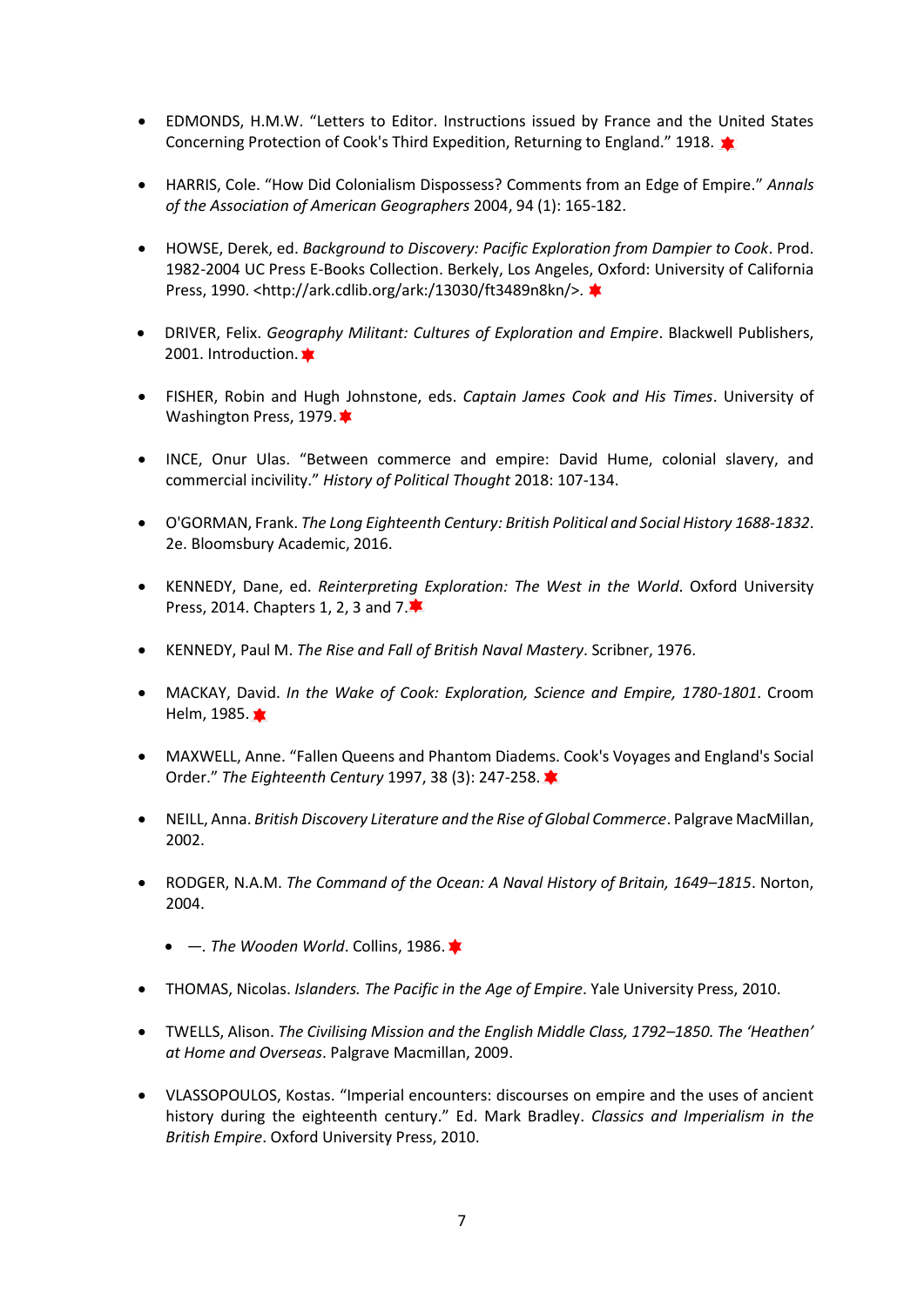- WARD, J. R. "The Industrial Revolution and British Imperialism." *The Economic History Review* 1994, 47 (1): 44-65.
- WEBSTER, Richard A., Charles E. Nowell and Harry Magdoff, eds. *European Expansion Since 1763*. 2018. <https://www.britannica.com/topic/Western-colonialism/European-expansion-since-1763>.
- WILLIAMS, Glyn. *After Cook's voyages: the imperial legacy.*  [https://www.bl.uk/the-voyages-of-captain-james-cook/articles/after-cook-voyages-the](https://www.bl.uk/the-voyages-of-captain-james-cook/articles/after-cook-voyages-the-imperial-legacy)[imperial-legacy](https://www.bl.uk/the-voyages-of-captain-james-cook/articles/after-cook-voyages-the-imperial-legacy)  $\bigstar$ 
	- *—. Captain Cook: Explorations and Reassessments*. Boydell Press, 2004.
	- —. *The Great South Sea: English Voyages and Encounters, 1570–1750*. Yale University Press, 1997.

Iconographie

- ALLEN, D.E. "Sydney Parkinson." 2004. <https://doi.org/10.1093/ref:odnb/21377>.
- CARR, D.J. *Sydney Parkinson, artist of Cook's Endeavour voyage*. British Museum and Australian National University Press, 1983.
- DOUGLAS, Bronwen. "Voyages, Encounters, and Agency in Oceania: Captain Cook and Indigenous People." *History Compass* 2008, 6 (3): 712-737.
	- —. "Slippery Word, Ambiguous Praxis: 'Race' and Late 18th-Century Voyagers in Oceania." *Journal of Pacific History* 2006, 41 (1): 1-27.
	- *—.* "Science and the Art of Representing 'Savages': Reading 'Race' in Text and Image in South Seas Voyage Literature." *History and Anthropology* 1999, 11 (2-3): 157-201.
	- *—.* "Art as Ethno-Historical Text: Science, Representation and Indigenous Presence in Eighteenth and Nineteenth Century Oceanic Voyage Literature." Eds. Nicholas Thomas and D. Losche. *Double Vision: Art Histories and Colonial Histories in the Pacific*. Cambridge University Press, 1999.
- JOPPIEN, Rudiger and Bernard Smith. *The Art of Captain Cook's Voyages: Volume 1, The Voyage of the Endeavour, 1768-1771*. Yale University Press, 1985.
	- —. *The Art of Captain Cook's Voyages: Volume 2, The Voyage of the Resolution and Adventure 1772-1775: With a Descriptive Catalogue of All Known Original Drawings.* Yale University Press, 1985.
	- —. *The Art of Captain Cook's Voyages: Volume 3, The Voyage of the Resolution and the Discovery, 1776-1780.* Yale University Press, 1988.
- McALEER, John and Nigel Rigby. *Captain Cook and the Pacific: Art, Exploration and Empire*. Yale University Press, 2017. **★**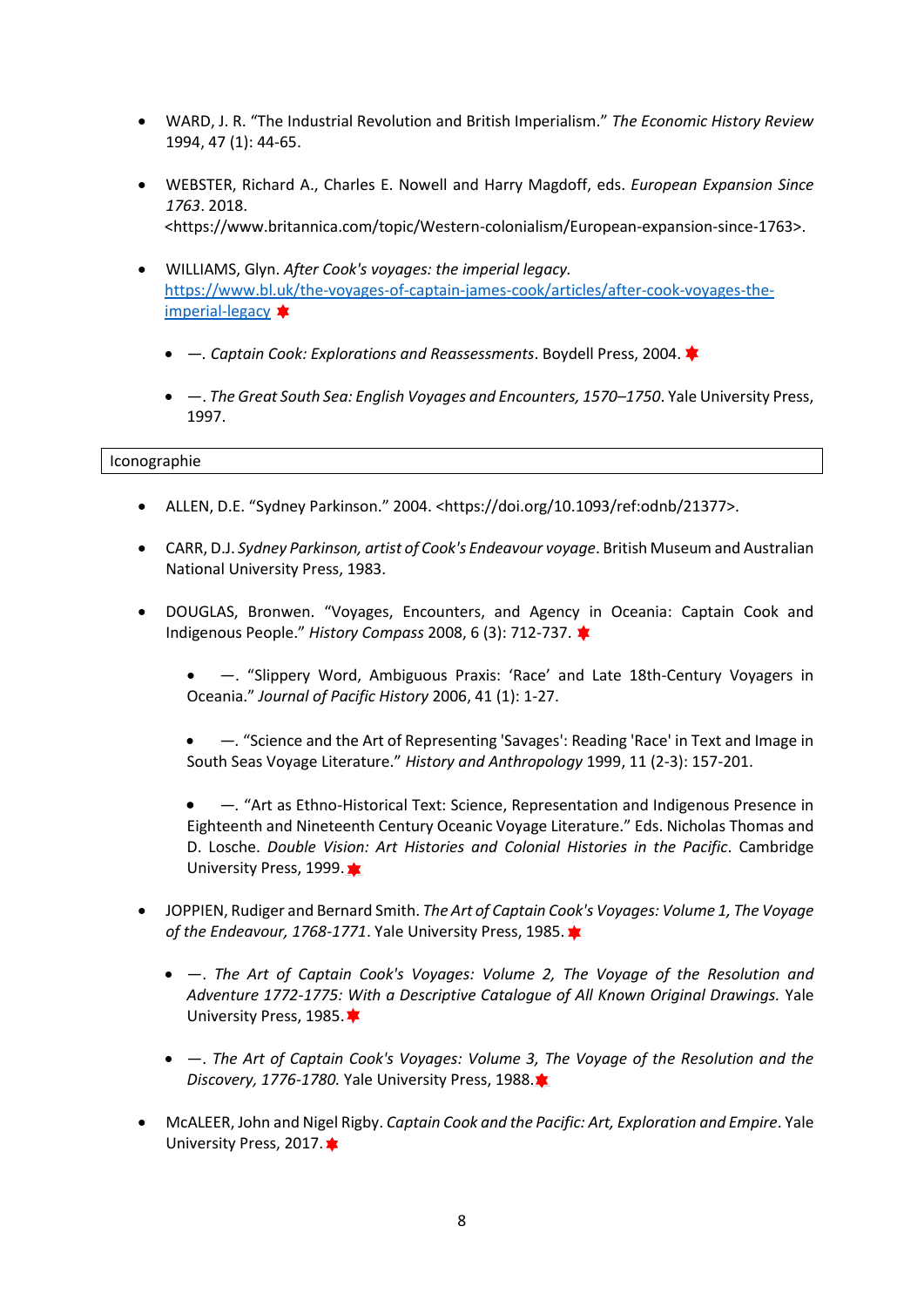- PARSONS, Harriet. "Collaborative Drawing on Captain Cook's Endeavour Voyage 1768-1771: An Intellectual History of Artistic Practice." 2018. <https://minervaaccess.unimelb.edu.au/bitstream/handle/11343/222987/Parsons%20Thesis.pdf?sequence=4 &isAllowed=y>.
- PATEL, Sandhya. "English Shipboard Art at the End of the 18<sup>th</sup> Century Artistry in the Representation of Tahitian Women." *Espace Créole* 2002, 11: 61-77.
- POLLITT, B.H. "The Cost of Sympathy: Towards a Visual Economics of John Webber's 'Atlas'." *UCL Discovery* 2017: 55-76. <http://discovery.ucl.ac.uk/10033827/>.
- QUILLEY, Geoff and John Bonehill. *William Hodges 1744–1797: The Art of Exploration*. Yale University Press, 2004. **★**
- SIMMONS, Laurence. "A first meeting place: John Webber's 'An Interview Between Captain Cook and the Natives' (January 1777)." *Postcolonial Studies* 2017, 20 (4)*:* 411-430.
- SMITH, Bernard. *European Vision and the South Pacific*. Yale University Press, 1985.
	- —. "Captain Cook's Artists and the Portrayal of Pacific Peoples." *Art History* 1984, 7 (3): 295-  $312.$   $\star$
- TAYLOR, James. *Picturing the Pacific. Joseph Banks and the Shipboard Artists of Cook and Flinders*. Adlard Coles, 2018.
- VAN DER MERWE, Pieter. « John Webber. » s.d. \* <https://doi.org/10.1093/ref:odnb/28936>.

## La mort de Cook

- ARISTA, Noelani. *Encountering history: 'Discovery' and 'Resolution' revisited*. s.d. <Encountering history: 'Discovery' and 'Resolution' revisited>.
- ASHLEY, Scott. "How Navigators Think: The Death of Captain Cook Revisited." *Past & Present* 2007, 194: 107–137.
- BUSHNELL, O.A. "Aftermath: Britons' Responses to news of the Death of Captain James Cook." *The Hawaiian Journal of History* 1991, 25: 1-21.
- BOROFSKY, Robert. "Cook, Lono, Obeyesekere, and Sahlins: Forum on Theory in Anthropology." *Current Anthropology* 1982, 38 (2): 255-282.
- FITZPATRICK, Martin, Thomas, Nicholas and Jennifer Newell, eds. *The Death of Captain Cook and Other Writings by David Samwell*. University of Wales Press, 2007.
- OBEYESEKERE, Gananath. *The Apotheosis of Captain Cook – European Mythmaking in the Pacific*. Princeton University Press, 1992.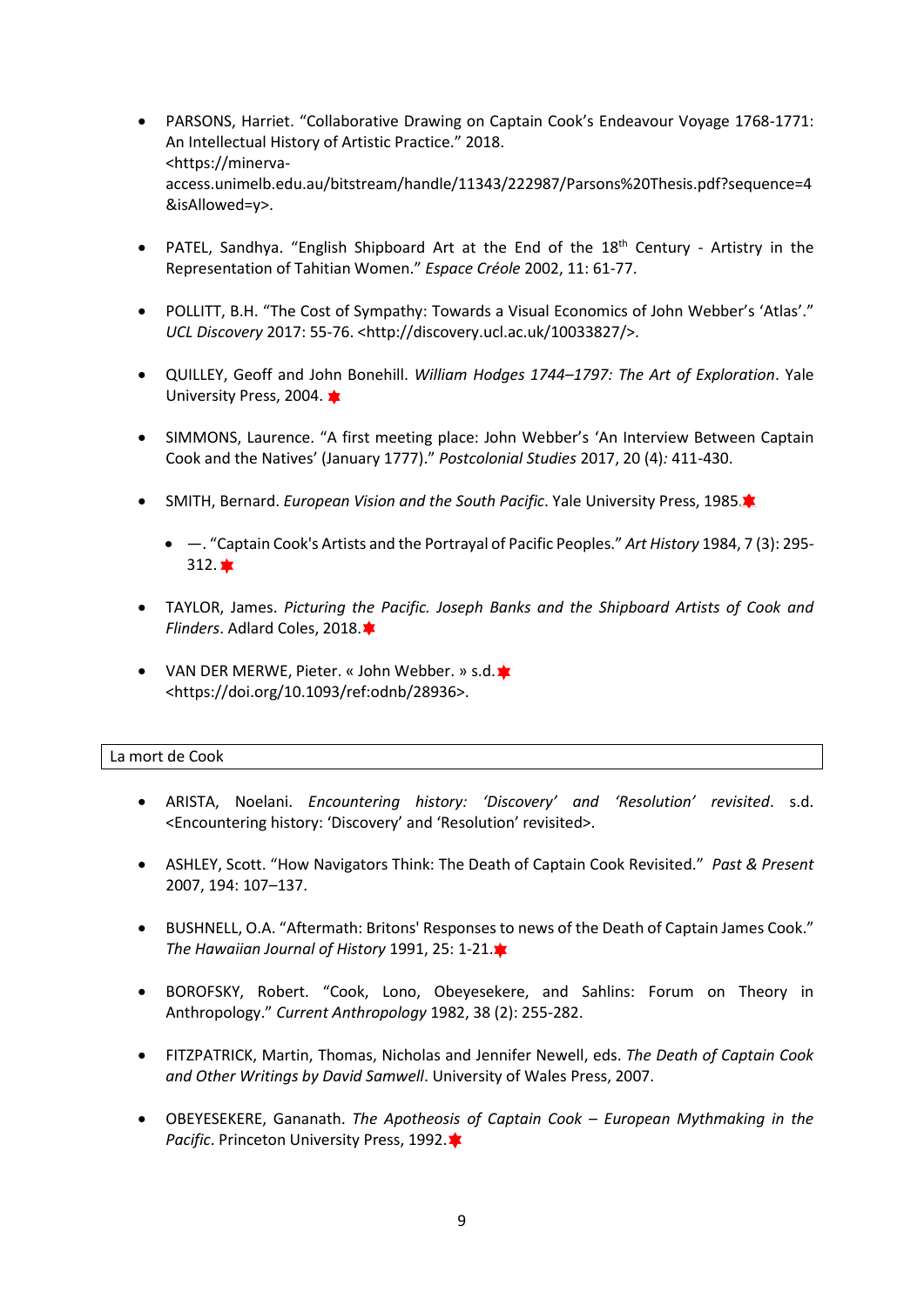- *—.* "British Cannibals Contemplation of an Event in the Death and Resurrection of James Cook, Explorer." *Critical Inquiry* 1992: 630-654.
- SAHLINS, Marshall. "Historical Metaphors and Mythical Realities. Structure in the Early History of the Sandwich Islands Kingdom." *ASAO Special Publications* 1981.
- STODDART, David, R. "Captain Cook and How We Understand Him." *Geograhical Review* 1997, 87 (4): 537-541.
- WILLIAMS, Glyn. *The Death of Captain Cook: A Hero Made and Unmade*. London: Profile Books,  $2008.$   $\bullet$
- ZIMMERMANN, Francis. « Sahlins, Obeyesekere et la mort du capitaine Cook. » *L'Homme* 1998, 46 : 191-205.

## Réception/Commémoration

- ABBOTT, John, L. *John Hawkesworth: Eighteenth-Century Man of Letters*. University of Wisconsin Press, 1982.
- DARIAN-SMITH, Kate and Penelope Edmonds. *Conciliation on Colonial. Conflict, Performance and Commemoration in Australia and the Pacific Rim*. Routledge, 2015. Chapters 11 and 13.
- HACKFORTH‐JONES, Jocelyn. "Mai/Omai in London and the South Pacific: Performativity, Cultural Entanglement, and Indigenous Appropriation." Ed. Joanna Sofaer. *Material identities*. Blackwell Publishing, 2007.
- HEALEY, Chris. *From the Ruins of Colonialism: History as Social Memory*. Cambridge University Press, 1997. Introduction and chapters 1 and 2.
	- —. "In the Beginning was Captain Cook." *Australian Humanities Review* 1997. <http://australianhumanitiesreview.org/1997/03/01/in-the-beginning-was-captaincook/>.
- HOOPER, Stephen. "Making a killing? Of Sticks and Stones and James Cook's Bones." *Anthropology Today* 2003, 19 (3): 6-8.
- HUSE, William. "A Nobel Savage on the Stage." *Modern Philology* 1936: 303-316.
- IRELAND, Tracy. "How Captain Cook became a contested national symbol." *The Conversation*. 2018. <https://theconversation.com/how-captain-cook-became-a-contested-national-symbol- $96344 >$
- LANE, Peter. "Captain Cook's Exploration Medals." *reCollections. A Journal of Museums and Collections* 2009, 4 (1). <https://recollections.nma.gov.au/issues/vol\_4\_no1/notes\_and\_comments/captain\_cooks\_ exploration\_medals>.